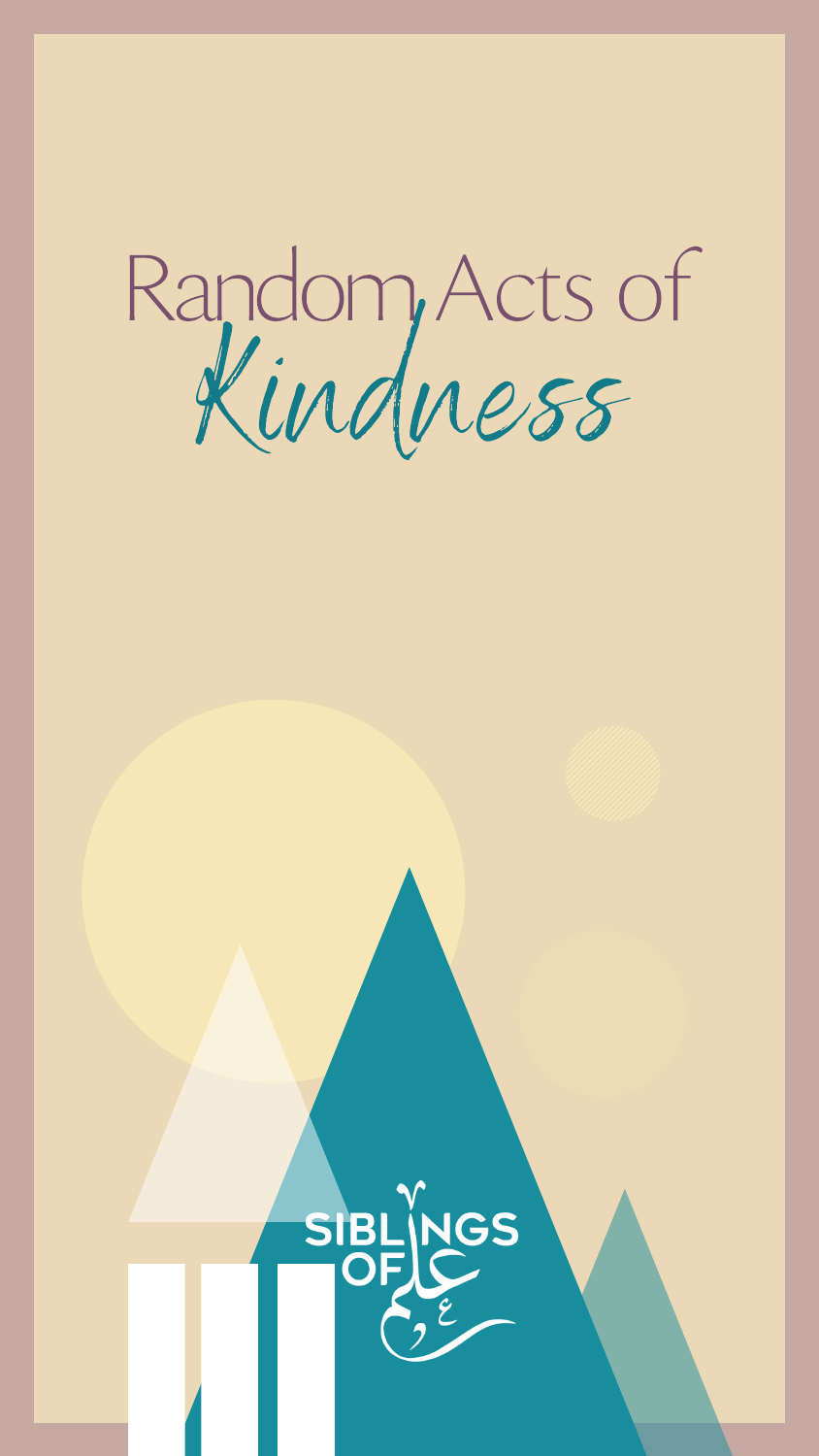There are almost 7 billion people that reside within this world, yet the irony is thatwe often feel incredibly alone and distant from other human beings. Allah gave us families, He gave us friends and He gave us colleagues. There is deeperwisdom within these relationships.

Each one is teaching us something about ourselves and our place in the world and their purpose within our lives.

As human beings, it is often easier for some of us to be good, kind and nice to each other when everything is going well; however, the ultimate test of someone 's character comes when some of us are tested by hardship, difficulty and change that seemingly threatens our existence, routines and painful experiences that hurt us.

Screenshot | Repost | Share

SIBLINGS

OFIC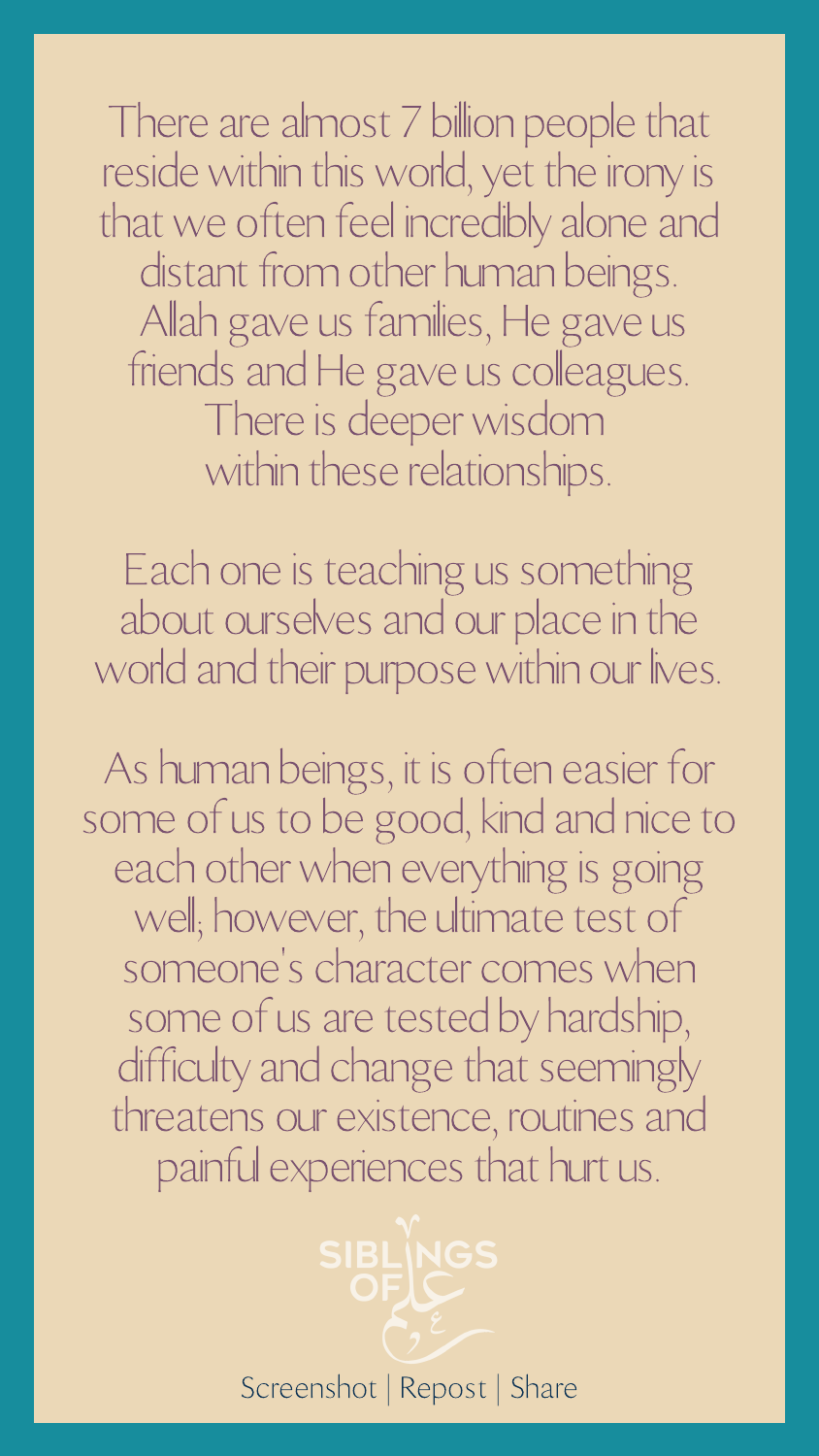It is in these circumstances during these unprecedented times with the coronavirus pandemic when we are experiencing self-isolation, uncertainty, a great deal ofworry and hardship, that the true character and kindness of a person is demonstrated and manifested.

The test of a sound character is truly crystallisedwhenwe move beyond the realms of our self-centred needs and put ourselves to be at the service of others especiallywhenwe perceive ourselves to be in need or in pain.

Prophet Muhammad (peace be upon

him)was the greatest human being to walk the earth and is the best example for us to follow in practising mercy, compassion and kindness even at times of extreme difficulty and stress.

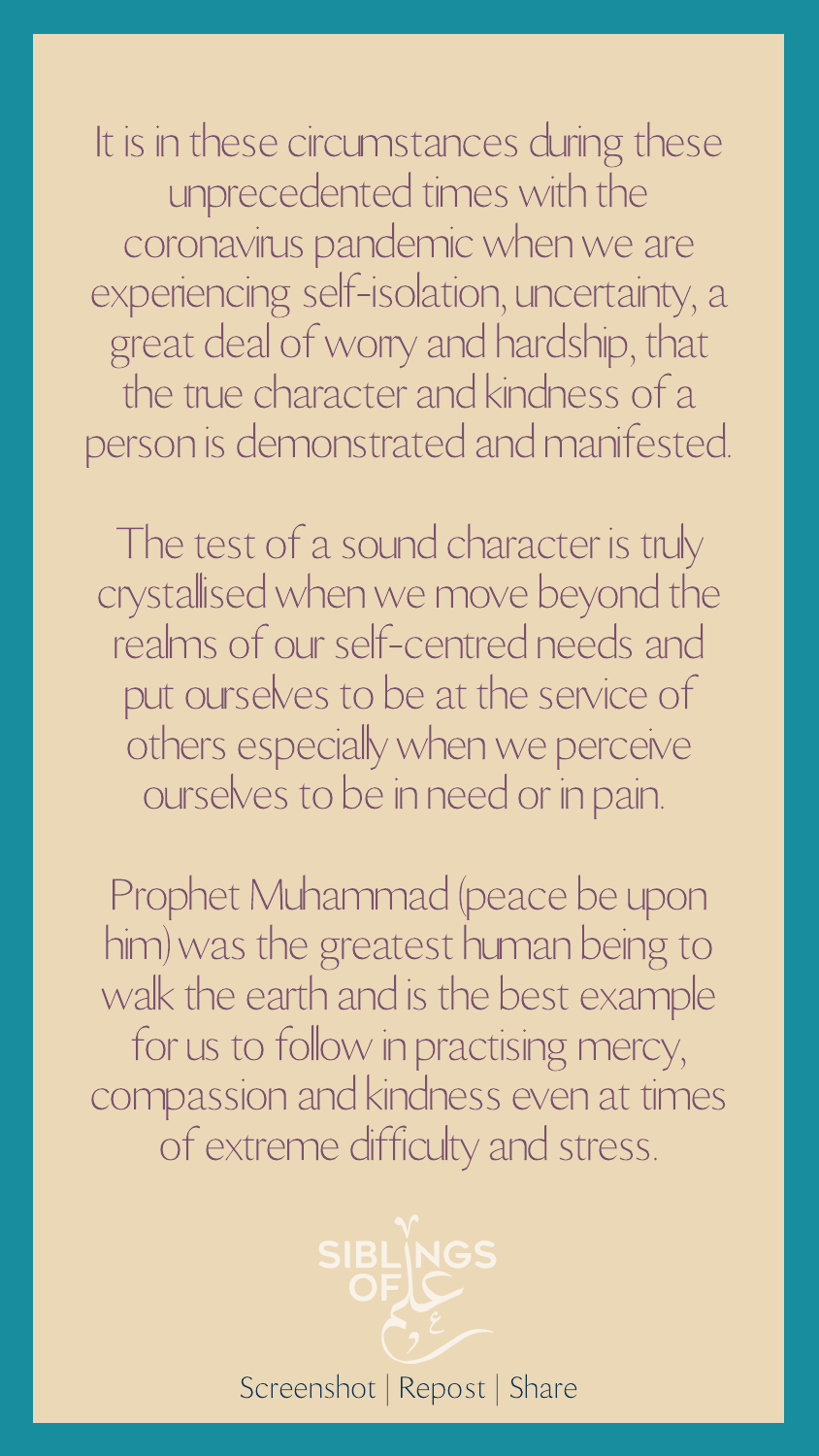The Prophet (peace be upon him) has said: "Whoever relieves a believer 's distress of the distressful aspects of this world, Allāh will rescue him from a difficulty of the difficulties ofthe Hereafter. Whoever alleviates the situation of one in dire straitswho cannot repay his debt, Allāhwill alleviate his lot in both thisworld and in the Hereafter. Whoever conceals the faults of] a Muslim, Allāh will conceal [his faults] in this life and the Hereafter."

[Muslim 2699]

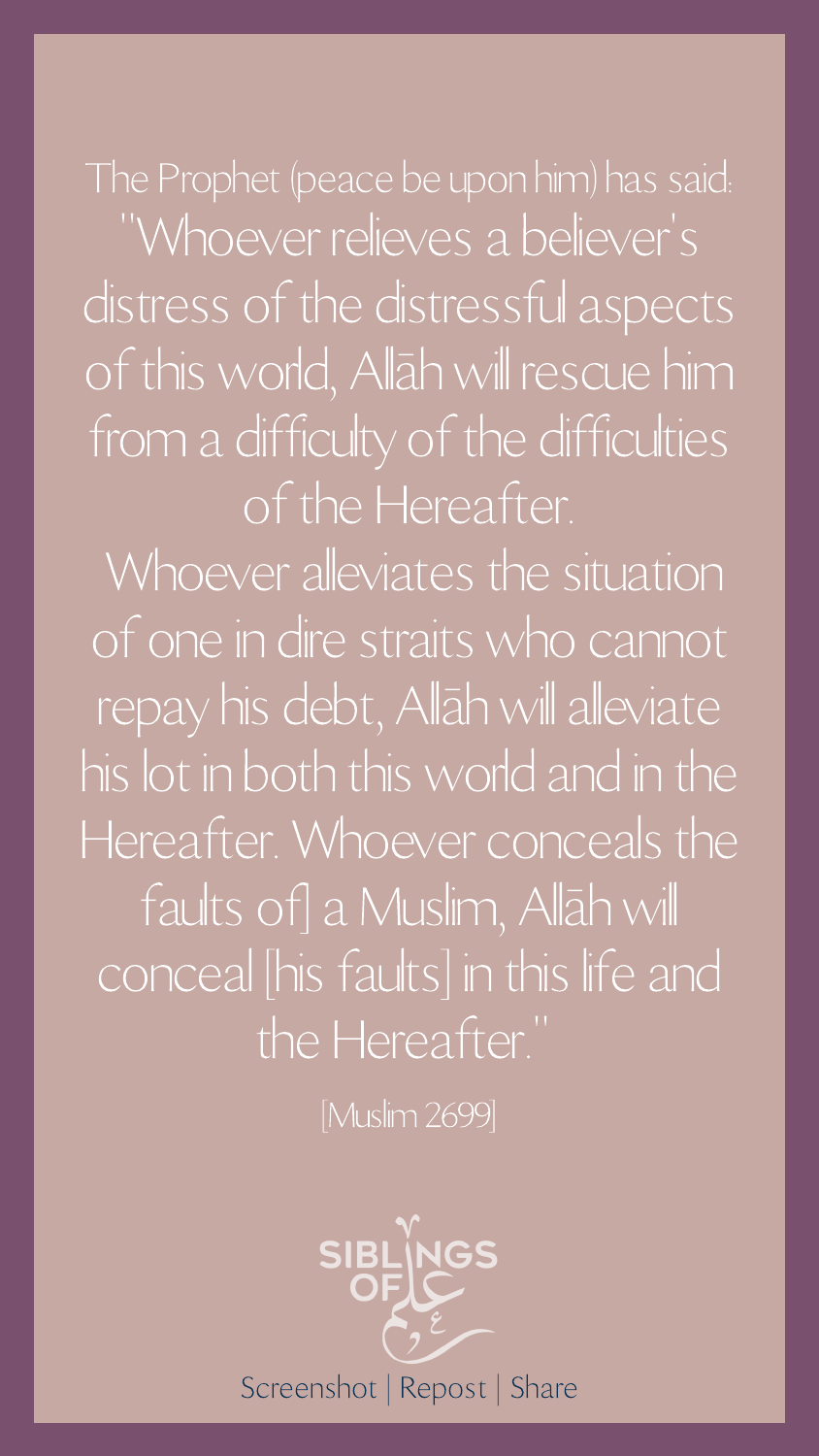Some of these acts of kindness are obvious, and others are often overlooked, but of great importance too and a reminder to us all.

In the Qur 'ān, Allāh says: "Help one another in acts of piety and righteousness. And do not assist each other in acts of sinfulness and transgression. And be aware of Allāh. Verily, Allāh is Severe in punishment." [Qur ' an, 5:2]

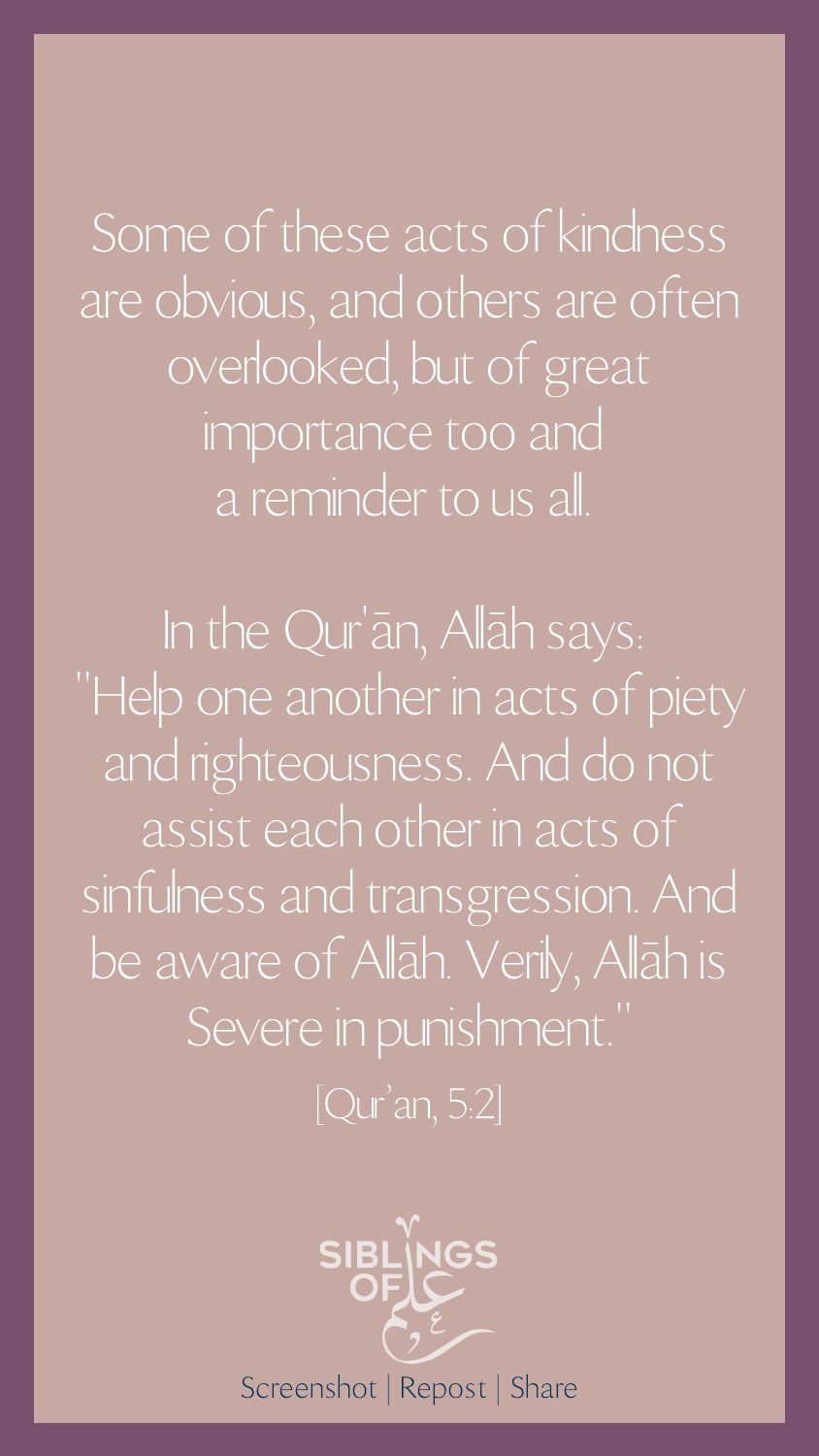"O Aisha, Allāh is gentle, and He loves gentleness. He rewards for gentleness what is not granted for harshness and He does not reward anything else like it." [Muslim 2593]

> SIBLINGS OFIC Screenshot | Repost | Share

Be Kind to Others

It is important to recognise that in our everyday lives, we will encounter many people, and we are not always aware of what turmoil they may be going through. The simple act of being kind can sometimes be lifechanging to someone. One of the ways this can be done in the current climate is through engaging in positive conversations and checking in on people via the phone, or even simply smiling and acknowledging someone from afar.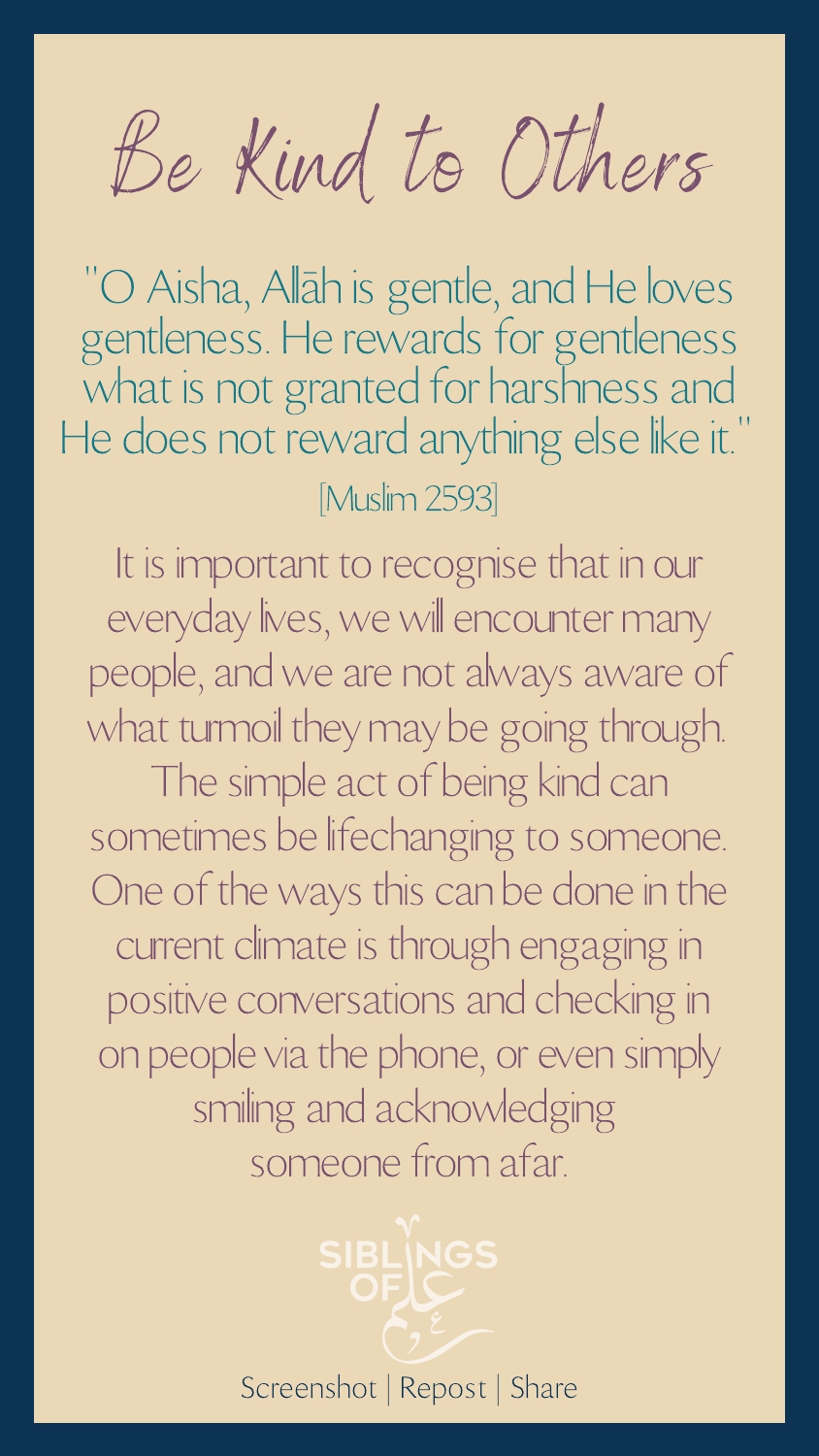"Youwill not enter Paradise until you believe, and youwill not believe until you love one another. Shall I not tell you about somethingwhich, if you do it, you will love one another? Spread Salam amongst yourselves." [Muslim 54]

> SIBLINGS Screenshot | Repost | Share

Initiate Salaam

In the current circumstances, do not miss out on spreading the Salam by utilising the phone and technology verballywithout shaking hands. It increases love between people, and it reminds us that we are all in need of Allah' s peace and blessings in our lives. Do this with those whom you know and whom you do not know, as long as it is appropriate; there is a great virtue in this.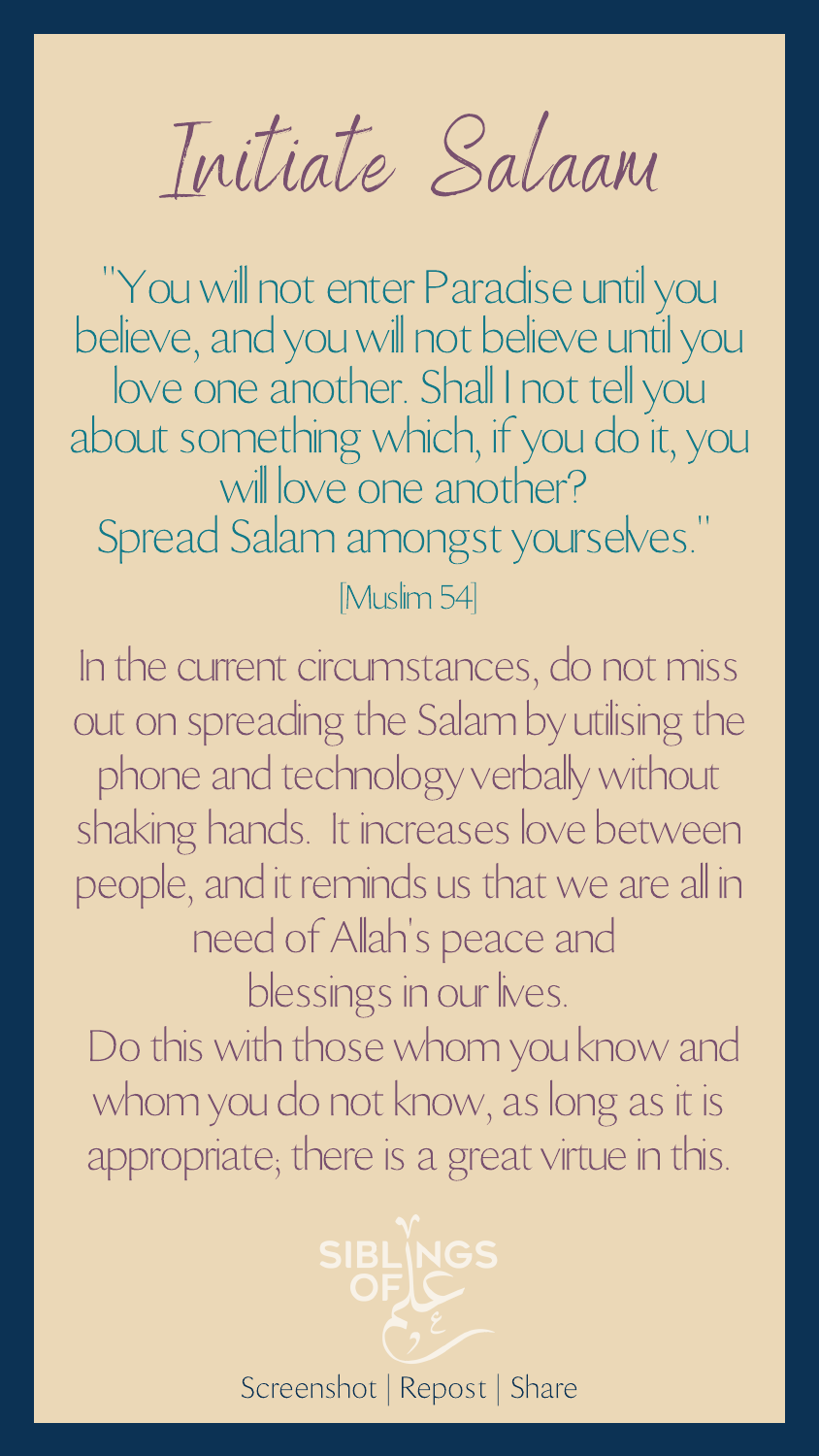

At these challenging times, all of us are in need of du 'a now, individually and collectively. When you make du 'a for someone in private, Allāh sends an angel to youwho replies "Ameen and same to you".

Make Du 'a

If you help someone, Allāh helps you.

Supplicating for someone is a beautifulway to aide your brother or sister at this difficult time.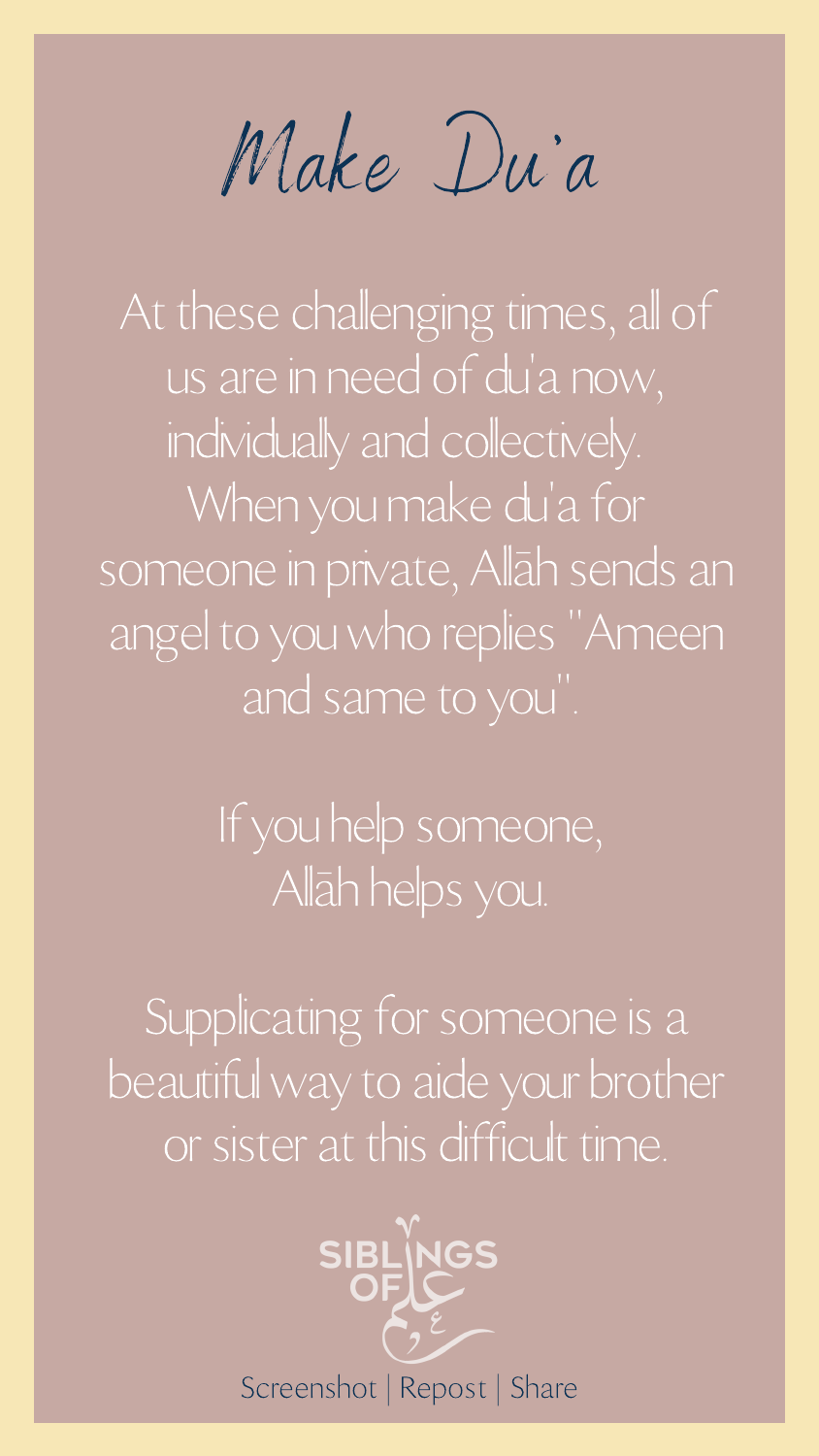and he kept his deeds private, as it was only discovered and relayed by another companion when he witnessed this.



Find ways to assist those who may be struggling

In these difficult times, we are aware of people 's struggles, andwe just need to pick up the phone and ask. There is awonderful story from the life of Abu Bakr (Allah be pleased with him) who would visit a blind elderlywoman and take care of her chores and household duties. She was unaware of who he was,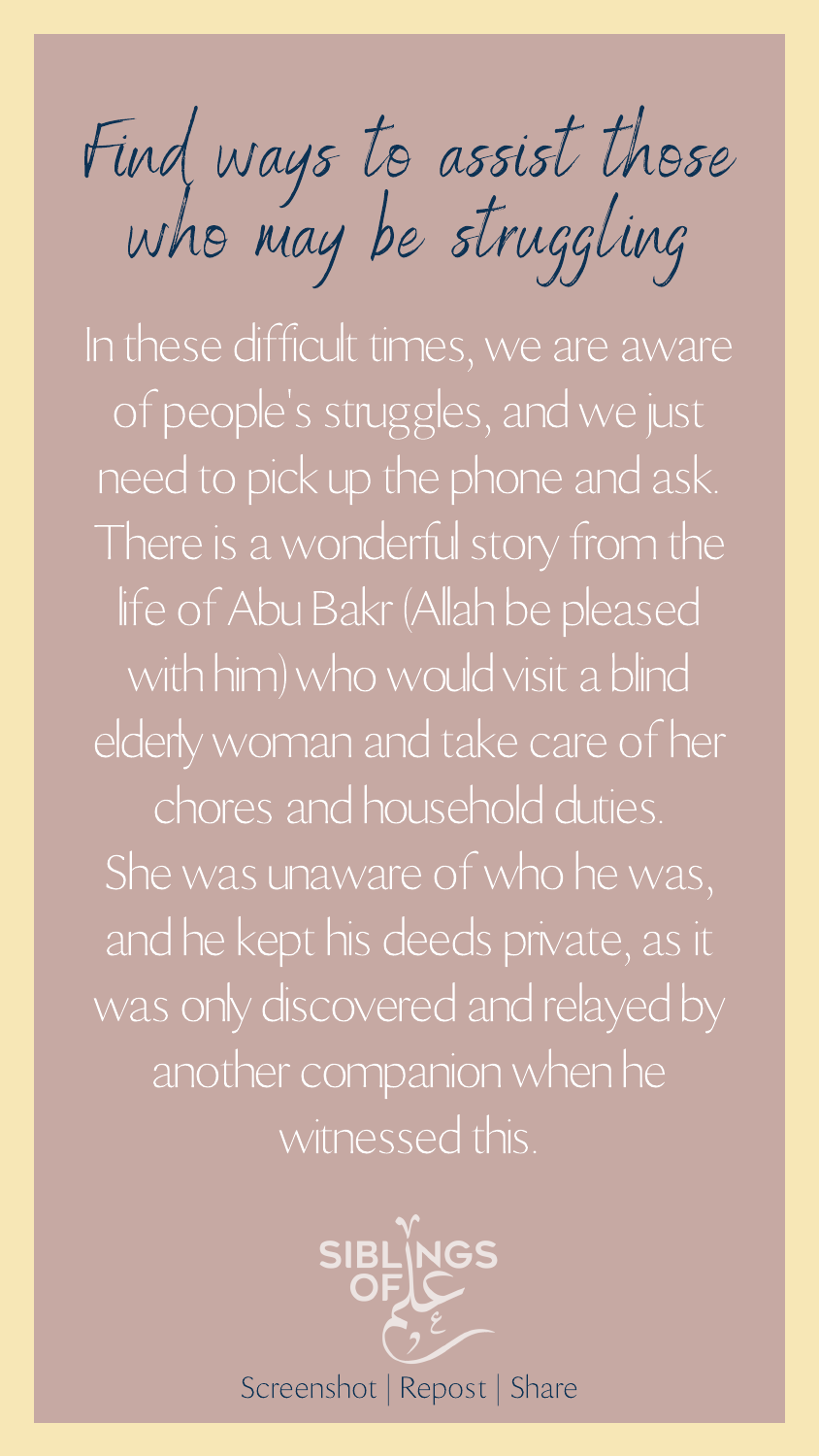The Prophet (peace be upon him) also said, "We (Muslims) are the last (to come) but will be the foremost on the Day of Resurrection.' The narrators of this Hadith said: Allāh said (to man), Spend (in charity), for then I will compensate you (generously)."

One of the pathways to help someone and safeguard yourself and those you love from calamity, illness and hardship is through the noble act of giving charity, by means of Zakat or Sadaqah.

"Protect yourself from hellfire even by giving a piece of date as charity." [Bukhari 1417]

## [Bukhari 7495]



Give in Charity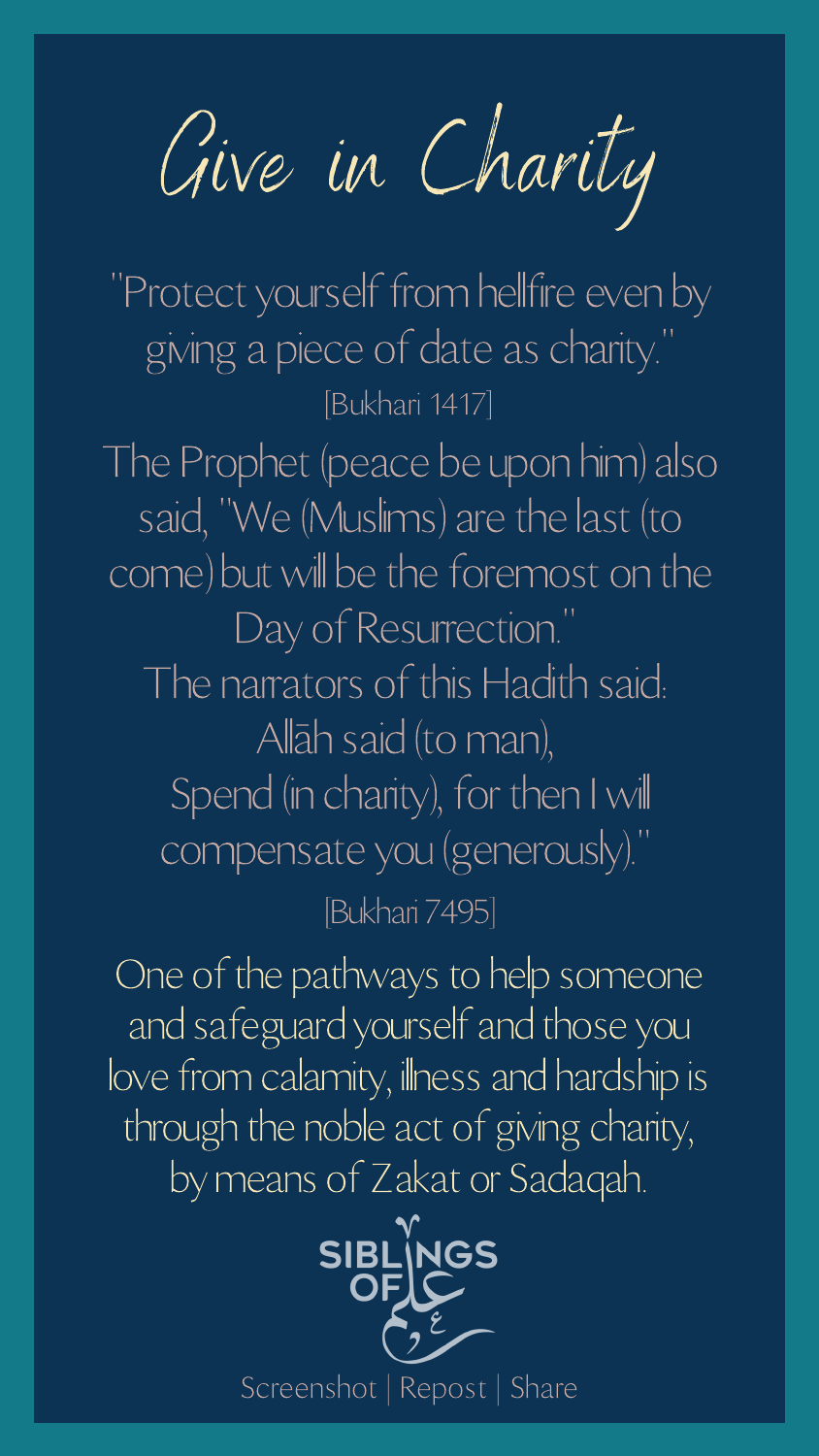Engage in a random act of kindness that can make a huge difference to a vulnerable or a needy person 's life.

Pay tor someone 's groceries



Seek forgiveness

It is imperative that we seek forgiveness as a means of purification, asking Allāh that the cloud of this virus is lifted and a greater chance of our deeds being accepted. It is important that we remember that we must help ourselves first while helping others.

When we repent, we are cleansed. Repentance acts like a polish for the heart, the same way we polish and shine a mirror, we know when we do this, we make it shinier thanwhen it is left untouched and unattended to.